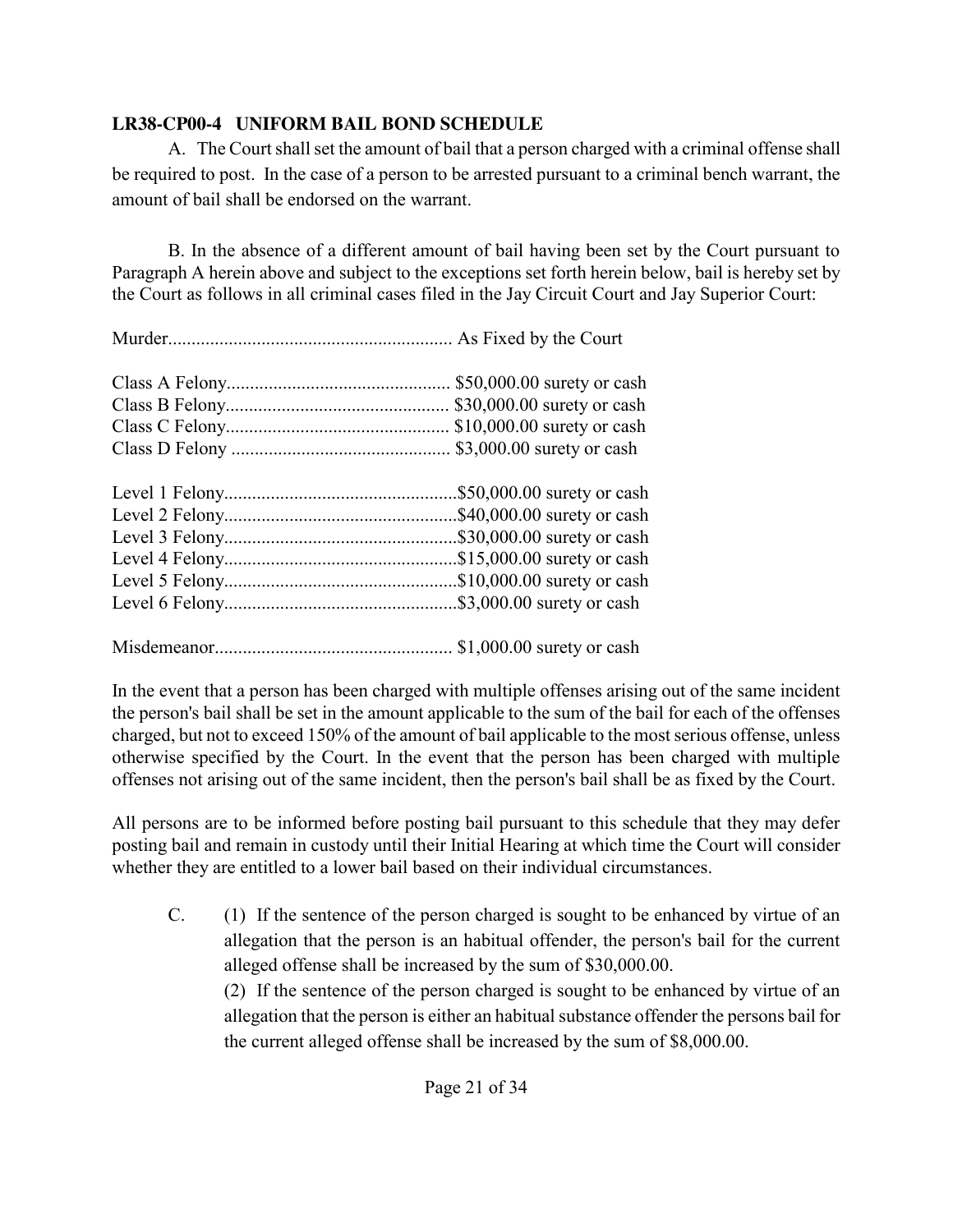D. Notwithstanding the above-stated bail schedule, the Sheriff shall detain a person charged with a crime until the Court is next in session or until the Judge thereof can otherwise be reached to set bail if the Sheriff has reason to believe:

(1) that the person has previously escaped from jail or a mental hospital;

(2) that the person has previously failed to appear in any Court as ordered;

(3) that the person has an outstanding warrant or detainer against him;

(4) that the person is currently released on his own recognizance or on bond on another pending charge;

(5) that the person is mentally disturbed or incompetent;

(6) that the person is currently on probation, parole or under a withheld or suspended sentence;

(7) that the person has a prior felony conviction;

(8) that, for any other reason, the person charged presents a disproportionate risk of non-appearance in Court on the current charge.

E. This section does not apply to those persons arrested for the misdemeanors of battery, domestic battery, invasion of privacy, dealing in marijuana, resisting law enforcement or driving while suspended. If a person, who is an Indiana resident, has been arrested for a misdemeanor, and is not precluded from immediately posting bail by virtue of the provisions of Paragraph D, the person shall be released on his own recognizance if the person has had substantial contacts with Jay County for a continuous period of three (3) years immediately prior to the date of the person's arrest. Substantial contacts with Jay County mean a continuous residence or place of employment in Jay County during such period. Before being released on his own recognizance a person shall be required to execute the Affidavit attached hereto as Exhibit A and the Release On Own Recognizance form attached hereto as Exhibit B.

F. All persons who are arrested on the misdemeanor charges of battery, domestic battery, invasion of privacy, dealing in marijuana or resisting law enforcement, and who are not precluded from immediately posting bail by virtue of the provisions of Paragraph D, shall be required to post bail according to the bail schedule.

G. All Indiana residents who are arrested on the misdemeanor charge of driving while suspended, and who are not precluded from immediately posting bail by virtue of the provisions of Paragraph D, shall be released on their own recognizance. Before being released on his own recognizance a person shall be required to execute the Release On Own Recognizance form attached hereto as Exhibit B. All non-residents of the State of Indiana who are arrested on the misdemeanor charges of driving while suspended shall be required to post bail according to the bail schedule.